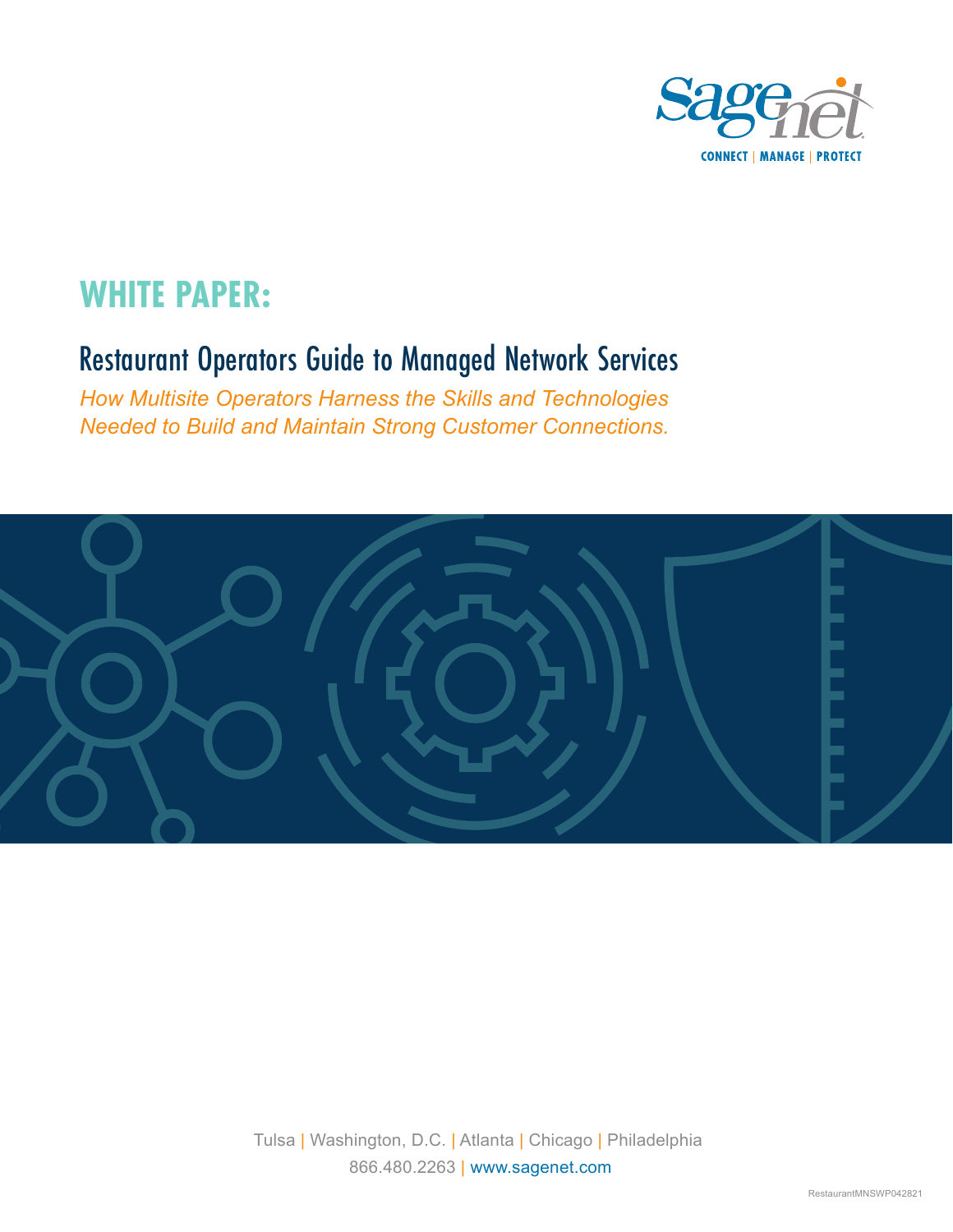



#### **EXECUTIVE SUMMARY**

Restaurant operators have had to adapt to survive a year of unprecedented challenges. With in-person dining restricted, they've had to find creative ways to attract business and control costs. Very often, technology innovations have been the key to maintaining connections with customers.

Mobile apps, contactless ordering, self-service kiosks, QR code menus, and cloud-based inventory and menu management platforms are among the technologies that have helped restaurants innovate and evolve. However, implementing these technologies can be a challenge in itself — especially for chain operations with restaurants in multiple locations.

In multisite operations, every location needs highly reliable, high-performance connectivity to support users, systems and applications. IT teams must provision telecom and Internet services, oversee implementation, and ensure that the network meets business requirements. This requires around-the-clock monitoring, proactive maintenance and rapid response to any issues that arise.

At the same time, the number and types of devices connected to the network are also increasing rapidly. Organizations need to support mobile devices, digital signage and kiosks, and Internet of Things (IoT) devices, and ensure that they deliver an optimal customer experience.

Each new location and each new device adds to the burden on overstretched IT teams, increasing the risk that network downtime, performance problems or security threats will impact productivity and customer service. Managed network services can relieve that pressure. By outsourcing network implementation and management to a managed services provider (MSP), multisite operations can control costs, improve availability and free up in-house IT staff to focus on initiatives that deliver competitive advantages.

This white paper explains what managed network services are, why organizations should partner with a qualified MSP, and when outsourcing makes good business sense. It also lists capabilities to look for in an MSP.

### **IT CHALLENGES FACING MULTISITE OPERATIONS**

All signs point to a continued reliance on technology once things return to normal. Industry analysts say automated inventory management systems, online order and delivery systems, online reservation managers and cloud-based scheduling platforms will soon become standard. Supporting such systems will require a solid technology infrastructure.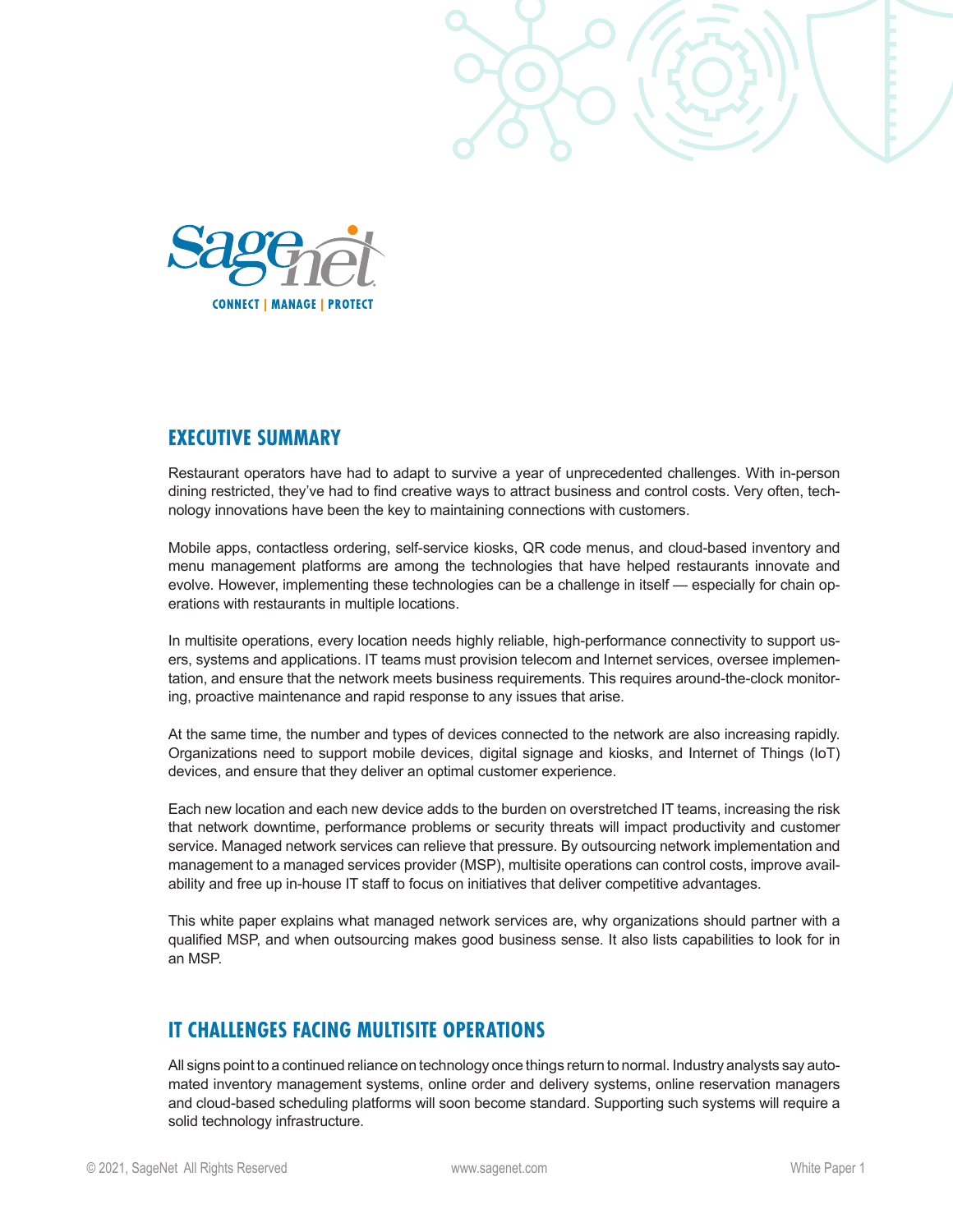Restaurants will need the ability to process and store data, so most locations will need local compute and storage resources. They will also need point-of-sale devices, and some will have onsite audio/visual equipment and digital signage.

All of this must be connected to the centralized data center via a wide-area network (WAN). Each location will need wired and wireless network gear, as well as a firewall and other security tools. A virtual private network (VPN) will also be needed to secure access to corporate resources if remote sites use the Internet for connectivity.

Individual locations typically must rely on the headquarters IT team, creating headaches for both IT and local users. Generally, the tools used to monitor and manage the headquarters data center don't extend to remote locations. IT staff must travel to each site to implement equipment and to handle many maintenance and support issues. This increases costs and the time required to resolve problems.

In some cases, organizations may have different systems, software and configurations in each location. An inconsistent environment is even harder to manage, maintain and support. In addition, with more and more locations using guest Wi-Fi, integrated loyalty programs and digital signage, digital synergy across all locations is vital to delivering a consistent customer experience.

These issues may be manageable when the organization has three, four, even 10 locations. However, the challenges increase exponentially if more locations require support. At some point, in-house staff may be unable to ensure the performance, availability and security of the WAN and chain's IT. That's when it's time to consider managed network services.

### **WHAT ARE MANAGED NETWORK SERVICES?**

With managed network services, organizations outsource the day-to-day operation and management of the network infrastructure to an MSP. The MSP takes over a wide range of tasks, from the provisioning of WAN communications links to support of networking equipment. Multisite operations gain access to a team of experienced network professionals who perform these tasks consistently and efficiently across all locations.

MSPs typically have one or more Network Operations Centers (NOCs) for the centralized supervision of their customers' networks. The MSP's engineers and technicians use state-of-the-art tools to monitor and manage the network 24x7. When network service interruptions or performance problems are detected, the MSP can work to remediate these issues remotely, often before the customer even realizes there is a problem. The MSP also serves as a single point of contact for help desk support.

Some managed network services go beyond monitoring and maintenance to include network design, managed security services and more. All services are bundled into a subscription-based contract, with a predictable monthly fee based upon the number of locations, the service level agreement (SLA) and/or other metrics. Customers may also have the option of outsourcing some tasks while retaining others in-house.

Best-in-class MSPs have relationships with multiple telecom carriers and Internet service providers nationwide, and can aggregate these services on behalf of customers. This not only enables seamless connectivity, but provides the customer with consolidated billing.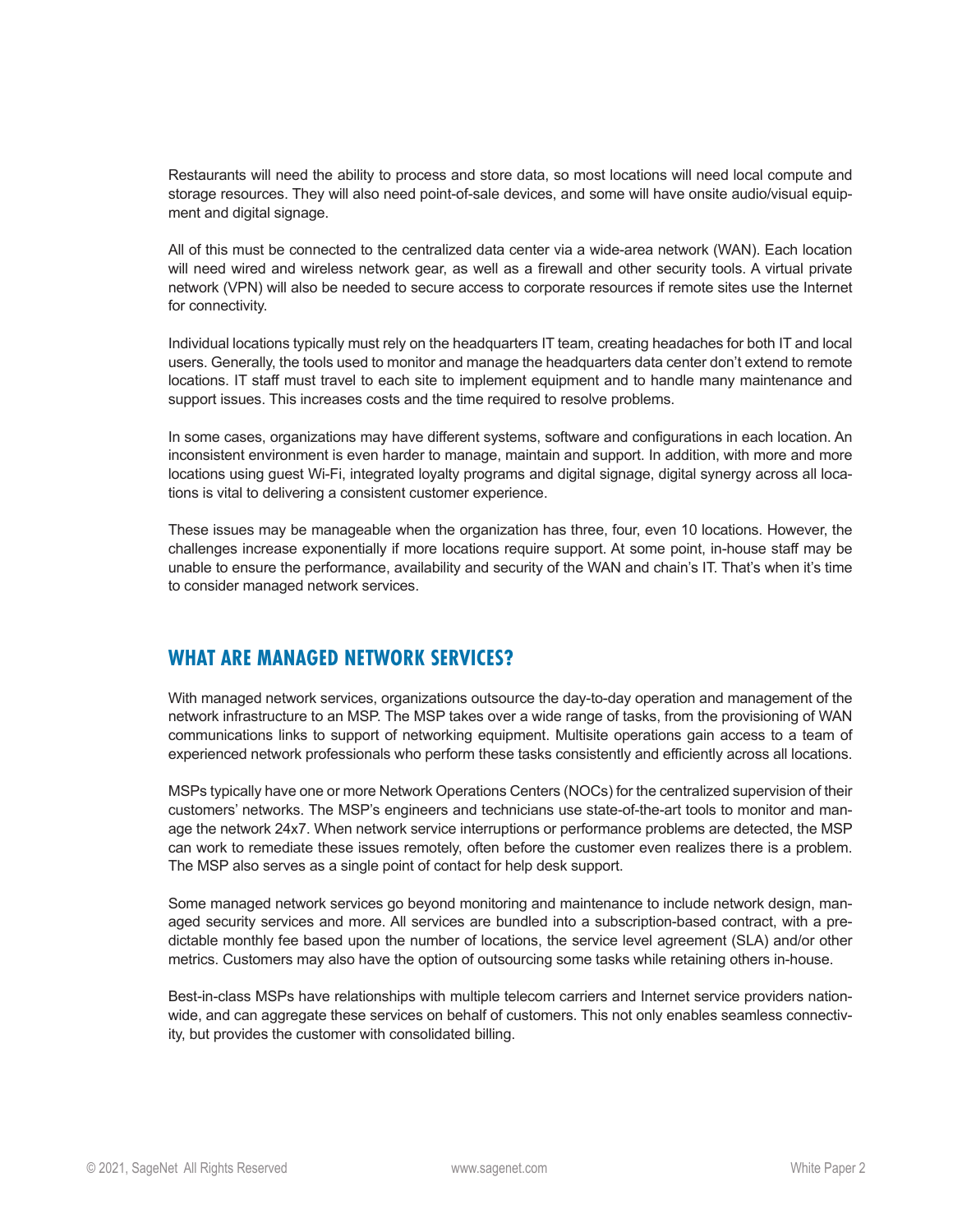## **BENEFITS OF MANAGED NETWORK SERVICES**

Organizations could invest in remote monitoring and management tools and hire additional staff to operate them. However, the growing IT "skills gap" makes it difficult to find, recruit and retain qualified network professionals. Furthermore, few organizations can justify the expense of around-the-clock monitoring even if their mission-critical requirements may demand such service levels.

Managed network services can help keep a lid on IT operational costs by eliminating the need to hire additional staff and buy more operational tools. Freed from the burden of day-to-day network maintenance and support, in-house IT teams can more quickly implement new technologies to increase competitiveness and meet changing demands.

Consolidated billing is another benefit of working with a managed network services provider. By aggregating all the individual carrier invoices required to support a multisite operation, the MSP can present the customer with one easy-to-understand bill for all services.

While organizations typically focus on operational savings when evaluating managed services, it has the potential to impact many cost metrics. IT capital expenditures can be optimized through sound recommendations from professionals who are familiar with the network and business needs. The productivity gains that come with a highly available, high-performance network are another benefit of managed services.

Downtime is extremely expensive, and managed network services minimize those costs by maximizing the performance and availability of the network. A properly managed network is also better able to support multiple locations. And if the MSP also provides security services, the risk of malware infection or data loss is also reduced.

Obviously, the return on investment any organization achieves is subject to the services and technologies covered. Still, the ROI of the managed services model tends to be very real and often very startling.

### Managed Network Services: A Cost-Benefit Analysis

According to research firm MarketsandMarkets, 65 percent of the typical IT budget is dedicated to "keeping the lights on." That leaves just 35 percent for innovative new services.

Managed network services can shift the balance by reducing in-house IT costs by 30 percent to 40 percent, and increasing IT operational efficiency by 50 percent to 60 percent. Other business benefits of managed network services include:

- Predictable monthly fee for network management services
- Reduced network downtime / enhanced network resilience
- Improved security and regulatory compliance
- Increased productivity for in-house IT staff
- Ability to concentrate on core competencies
- Greater flexibility, technical advantages and risk sharing

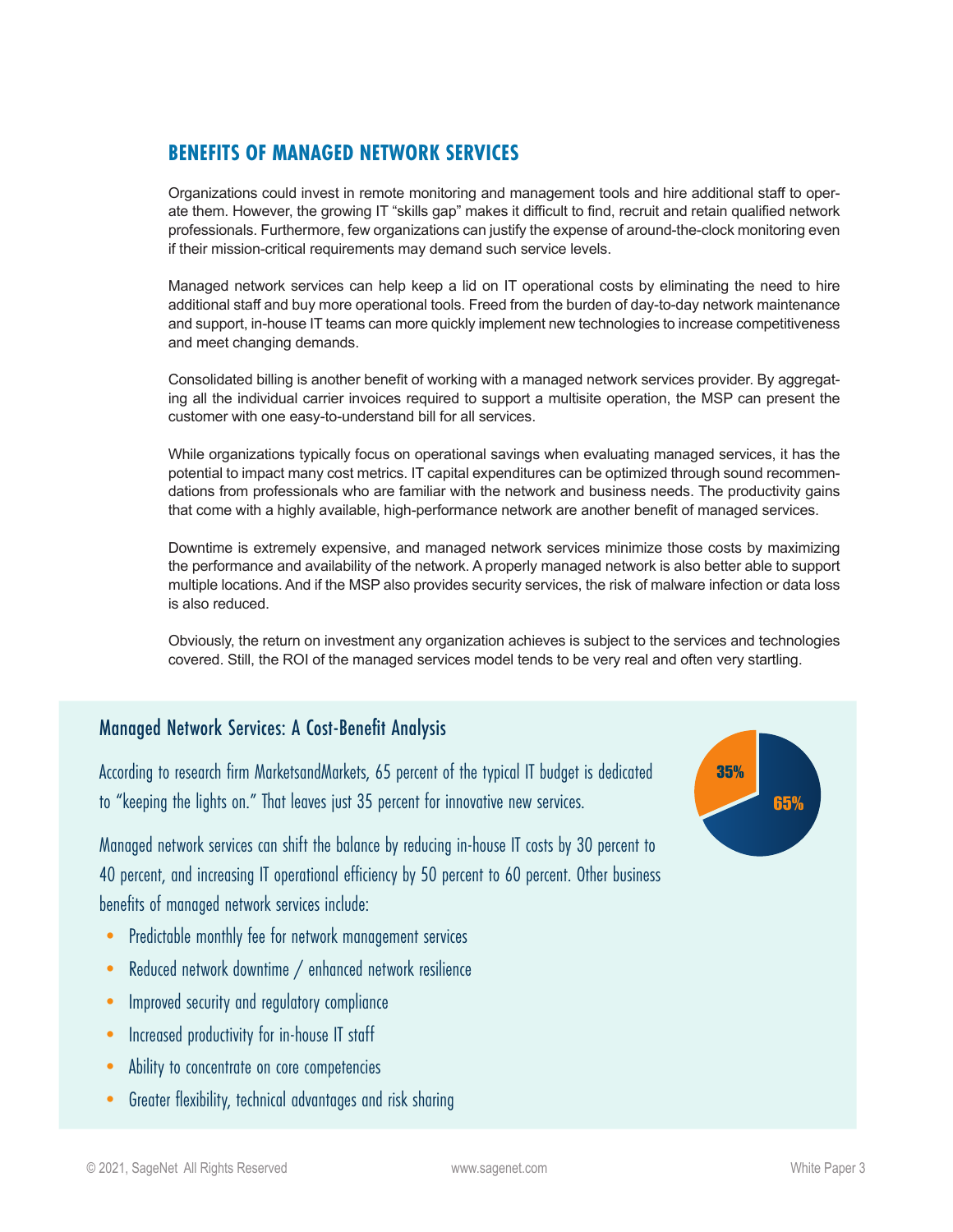### **INTEGRATING MANAGED SECURITY SERVICES**

Building and maintaining a security program is difficult. Qualified cybersecurity personnel are difficult to recruit and retain, and maintaining and staffing a 24/7 security operations center can prove cost-prohibitive for many organizations. This is another case where outsourcing or co-sourcing makes sense. Bundling security within your managed network services platform can provide an effective and affordable bestpractices cybersecurity framework. Best-in-class MSPs offer a broad range of cybersecurity solutions and services delivered by a team of highly trained, certified and experienced cybersecurity professionals.

For operations requiring around-the-clock attention, a U.S.-based NOC and Security Operations Center (SOC) can provide ongoing services for continuous security event monitoring, investigation and security solution management. A quality managed security information and event management (SIEM) and SOC service will provide customers with contextual alerts and escalations of security events, valuable reports, ongoing tuning of the SIEM, and an overall customized security services experience.

### **CHOOSING THE RIGHT MANAGED NETWORK SERVICES PROVIDER**

Although the business case for managed network services is strong, not all providers are created equal, and not all solutions are created equal. Rather than pushing a one-size-fits-all solution, the MSP should take the time to understand your organization's unique needs and growth trajectory. Only then can the MSP develop a plan that will meet your business requirements and budget.

When choosing a managed network services provider and solution, organizations should also look for:

**• Monitoring** 

All services should be monitored around the clock with automated fault notification to ensure high levels of performance and support.

**• Support**

The MSP should provide a dedicated single point of contact and explain automated processes for 24x7 support and problem resolution.

#### **• Telecom Management**

The MSP should oversee the provisioning and implementation of telecom services and provide one, easy-to-understand bill for all connectivity across the extended enterprise.

**• Visibility**

Customers should be able to see the status of their network and support tickets through an Internet-based portal.

**• Scalability** 

The MSP should have the staffing levels and operational processes needed to support growing numbers of locations and users.

**• Competency** 

The service provider should also be able to show professional certifications earned by its employees and point to a track record of successful, large-scale deployments.

#### **• Industry-specific expertise**

An MSP who provides services for similar organizations will have a better understanding of the customer's business needs and challenges.

Best-in-class MSPs also offer a suite of extended services, including network design, security, compliance and more. By partnering with an MSP that serves as a "one-stop shop," organizations can further streamline operations and increase the ROI of managed network services.